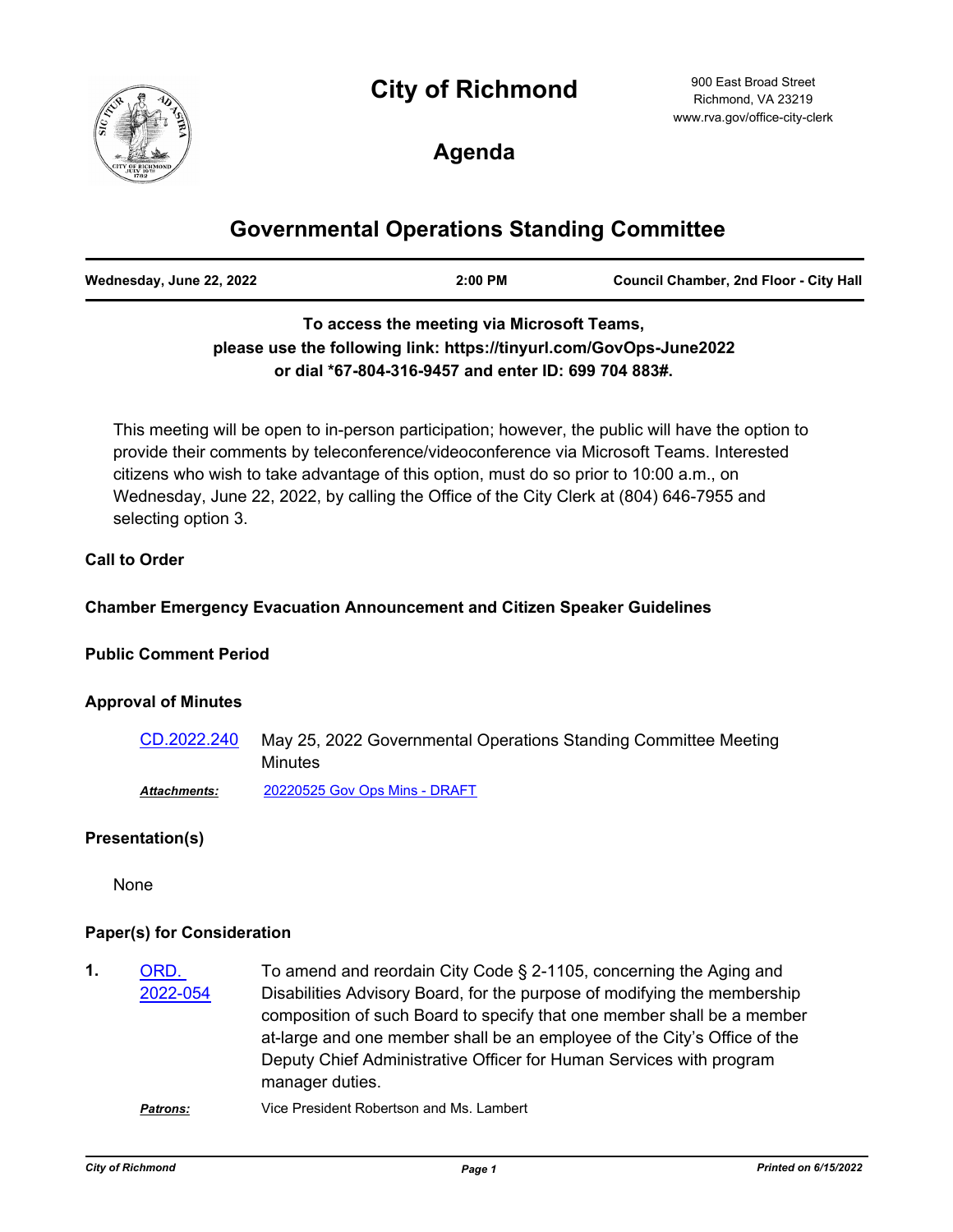| <u> Attachments:</u>    |                                                                                                                                                                                                                                          | Ord. No. 2022-054                                    |                                                                                            |  |
|-------------------------|------------------------------------------------------------------------------------------------------------------------------------------------------------------------------------------------------------------------------------------|------------------------------------------------------|--------------------------------------------------------------------------------------------|--|
|                         | <b>Legislative History</b>                                                                                                                                                                                                               |                                                      |                                                                                            |  |
|                         | 2/28/22                                                                                                                                                                                                                                  | <b>City Council</b>                                  | introduced and referred to the Governmental<br><b>Operations Standing Committee</b>        |  |
|                         | 3/23/22                                                                                                                                                                                                                                  | Governmental Operations<br><b>Standing Committee</b> | recommended for continuance to the City<br>Council                                         |  |
|                         | 3/28/22                                                                                                                                                                                                                                  | <b>City Council</b>                                  | continued and referred back to the<br>Governmental Operations Standing<br>Committee        |  |
|                         | 5/9/22                                                                                                                                                                                                                                   | <b>City Council</b>                                  | continued and referred back to the<br>Governmental Operations Standing<br>Committee        |  |
|                         | 5/25/22                                                                                                                                                                                                                                  | Governmental Operations<br><b>Standing Committee</b> | recommended for continuance to the City<br>Council                                         |  |
|                         | 6/13/22                                                                                                                                                                                                                                  | <b>City Council</b>                                  | continued and referred back to the<br><b>Governmental Operations Standing</b><br>Committee |  |
| ORD.                    | To amend and reordain City Code § 9-58, which assigns polling places in                                                                                                                                                                  |                                                      |                                                                                            |  |
| 2022-186                | the city, to relocate the polling place for Precinct 215.                                                                                                                                                                                |                                                      |                                                                                            |  |
| <b>Patrons:</b>         | Ms. Jordan                                                                                                                                                                                                                               |                                                      |                                                                                            |  |
| Attachments:            | <u>Ord. No. 2022-186</u>                                                                                                                                                                                                                 |                                                      |                                                                                            |  |
|                         | <b>Legislative History</b>                                                                                                                                                                                                               |                                                      |                                                                                            |  |
|                         | 6/13/22                                                                                                                                                                                                                                  | <b>City Council</b>                                  | introduced and referred to the Governmental<br><b>Operations Standing Committee</b>        |  |
| ORD.<br>2022-187        | To amend and reordain City Code § 9-58, which assigns polling places in<br>the city, to relocate the polling place for Precinct 410.                                                                                                     |                                                      |                                                                                            |  |
| <u>Patrons:</u>         | Ms. Nye                                                                                                                                                                                                                                  |                                                      |                                                                                            |  |
| Attachments:            |                                                                                                                                                                                                                                          | <u>Ord. No. 2022-187</u>                             |                                                                                            |  |
|                         | <b>Legislative History</b>                                                                                                                                                                                                               |                                                      |                                                                                            |  |
|                         | 6/13/22                                                                                                                                                                                                                                  | <b>City Council</b>                                  | introduced and referred to the Governmental<br><b>Operations Standing Committee</b>        |  |
| ORD.<br><u>2022-188</u> | To amend and reordain City Code § 9-2, which designates the location for<br>the central absentee voter election district in the city, to relocate and<br>establish a new polling place for the central absentee voter election district. |                                                      |                                                                                            |  |
| <u>Patrons:</u>         | Ms. Jordan                                                                                                                                                                                                                               |                                                      |                                                                                            |  |
| Attachments:            |                                                                                                                                                                                                                                          | Ord. No. 2022-188                                    |                                                                                            |  |
|                         |                                                                                                                                                                                                                                          | <b>Legislative History</b>                           |                                                                                            |  |
|                         | 6/13/22                                                                                                                                                                                                                                  | <b>City Council</b>                                  | introduced and referred to the Governmental<br><b>Operations Standing Committee</b>        |  |

**2.**

**3.**

**4.**